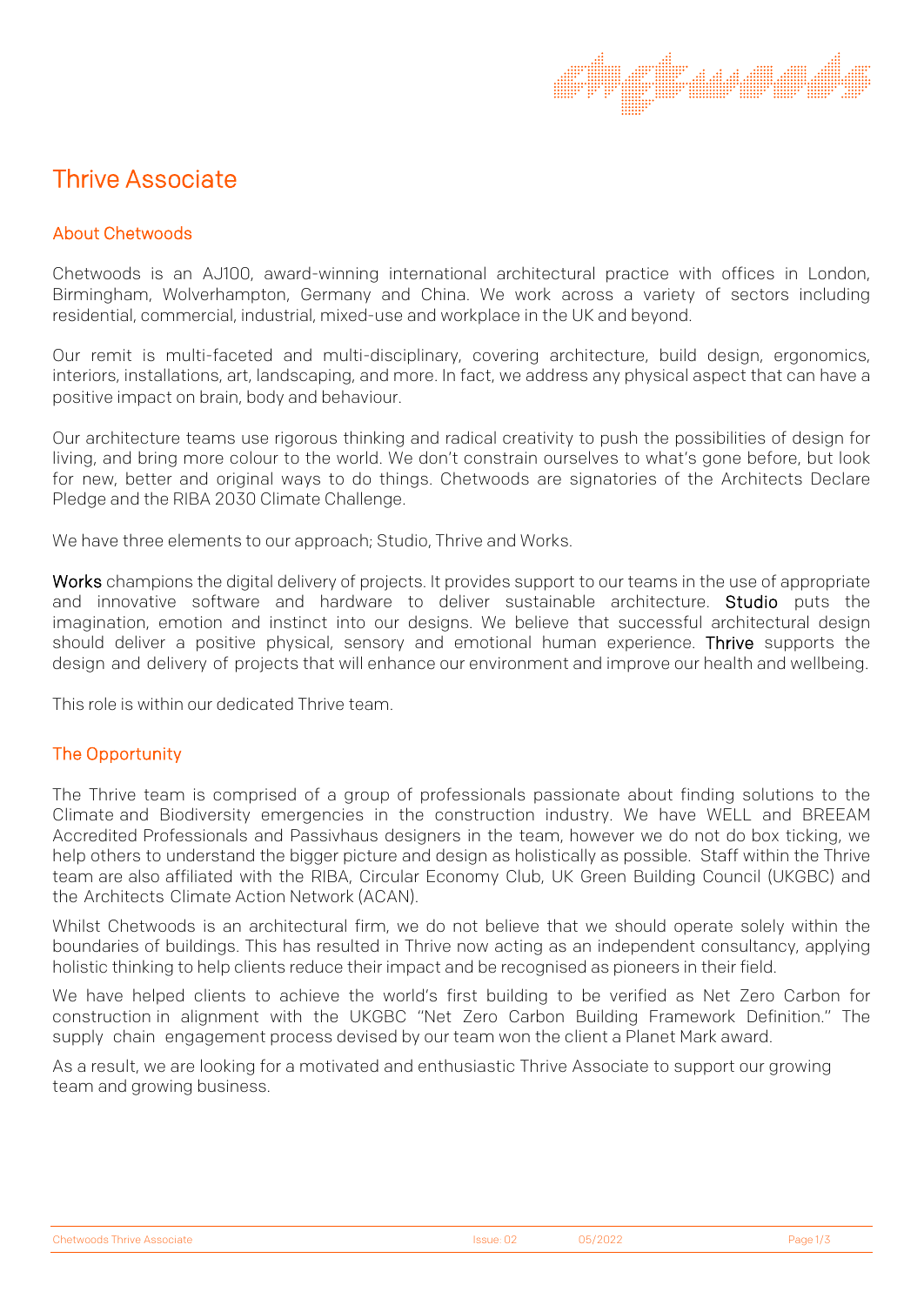### **Characteristics**

- Approachable, a people person
- Passionate but pragmatic
- An understanding of architecture and how buildings are delivered
- The ability to work closely with urban designers, planners, architects, engineers and contractors
- A keen interest in sustainability and its application in the built environment
- Have good project management skills
- Well organised and good at time keeping
- A willingness to occasionally travel to other Chetwoods offices or to visit clients
- InDesign, Illustrator and PowerPoint experience
- Revit and CAD experience helpful but not necessary
- An interest in Life Cycle analysis and One Click LCA
- Is either a BREEAM Assessor/ AP or is keen to train in this area immediately
- An interest in the WELL Building Standard, BREEAM, Passivhaus and other sustainability accreditation schemes. It is not essential to have expertise in these fields, training will be provided where necessary.

## The tasks that may be expected within the role:

- Decision making in the absence of the Thrive Director
- Be a key contact for an allocated group of clients
- Be well versed in the Thrive vision, as part of Chetwoods and as a separate consultancy
- Help to induct new employees
- Input into our solutions library
- Potential to become a BREEAM Assessor/ WELL AP. Offer assistance as BREEAM AP to project teams.
- Create and manage templates for BREEAM and WELL accreditation submissions
- Attend project design forums with the Thrive hat on
- Disseminate information from the UK Green Building Council
- Keep an eye out for events/ talking opportunities
- Support in putting presentations together
- Run Sustainability workshops
- Speak at industry events, giving presentations and sitting on panels
- Attend seminars (locally & virtually) and feedback
- Help teams to produce project appraisals
- Stay up to date with the latest sustainability news
- Attend our Hive Mind and Chetwoods Clinic sessions
- Assist with the Chetwoods Environmental Management System (ISO:14001), aligned with the UN Sustainable Development Goals
- Update our tools and templates
- Write journal posts/ thought pieces
- Assist with business development. Assist with creating and developing relationships with existing and new clients. Lead bids and opportunities in this market.
- Assist in managing staff including assignments of projects and priorities.